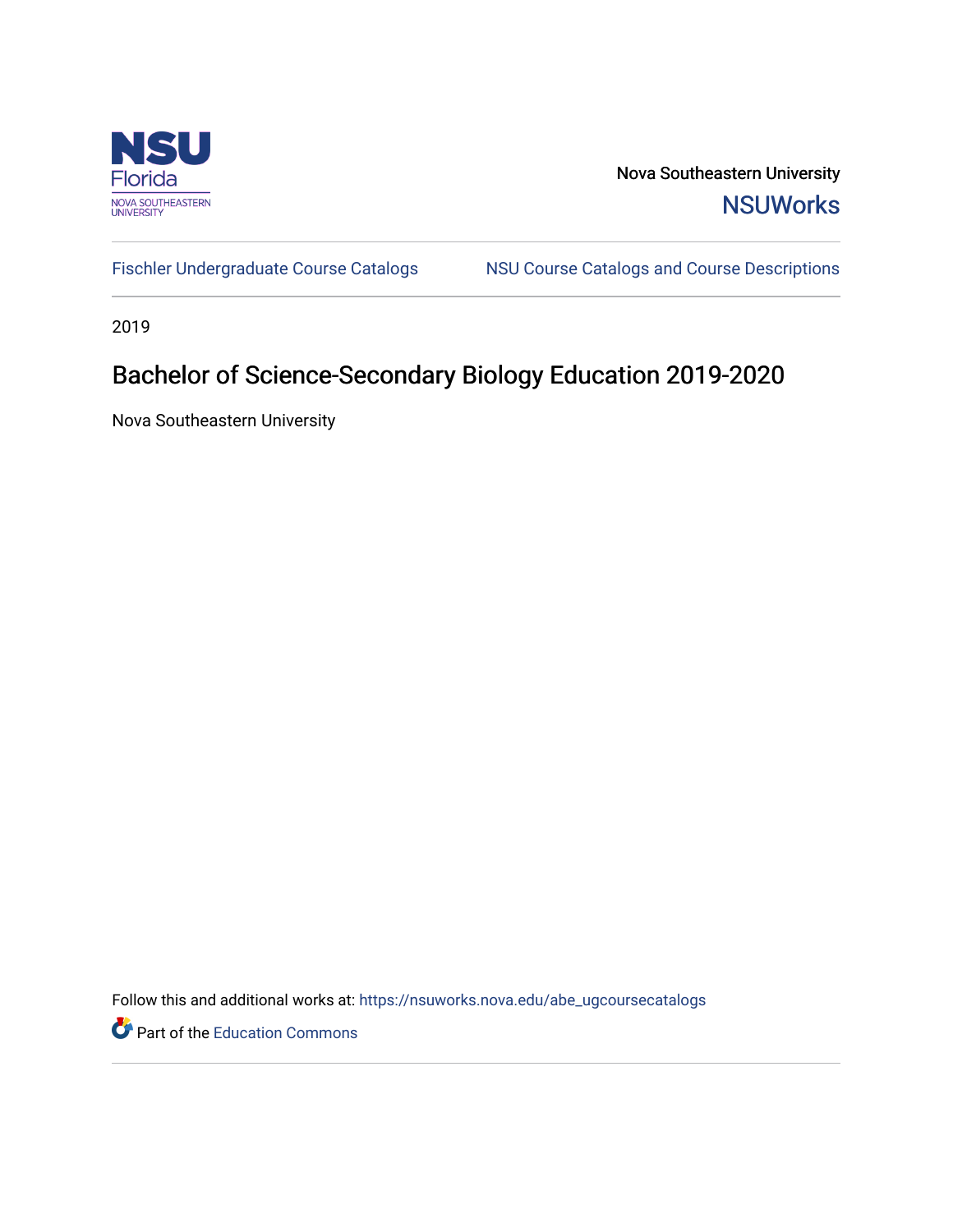#### NOVA SOUTHEASTERN BIOTICA **ABRAHAM S. FISCHLER COLLEGE OF EDUCATION** Florida **DEGREE CURRICULUM SHEET | 2019-2020 CATALOG BACHELOR OF SCIENCE - SECONDARY BIOLOGY EDUCATION (FLORIDA DOE STATE APPROVED PROGRAM)**

| <b>FIRST YEAR SEMINAR</b>        |                   |
|----------------------------------|-------------------|
| Course                           | Credits Frequency |
| UNIV 1000: First Year Seminar    |                   |
| Total First Year Seminar Credits |                   |

| <b>GENERAL EDUCATION REQUIREMENTS</b>                  |         |           |
|--------------------------------------------------------|---------|-----------|
| Area/Course                                            | Credits | Frequency |
| <b>Written Composition</b>                             |         |           |
| 6 credits at or above COMP 1500                        |         |           |
| Open Written Composition                               | З       |           |
| Open Written Composition                               |         |           |
| Mathematics                                            |         |           |
| 6 credits at or above MATH 1040                        |         |           |
| MATH 1040: Algebra for College Students                |         |           |
| MATH 2020: Applied Statistics (satisfied in major)     |         |           |
| Arts and Humanities                                    |         |           |
| 6 credits in HIST, ARTS, PHIL, HUMN, LITR, THEA, FILM, |         |           |
| MUSC, DANC, WRIT, foreign language                     |         |           |
| HIST 1030 OR HIST 1040 (preferred)                     |         |           |
| Open Arts and Humanities                               |         |           |
| Social and Behavioral Sciences                         |         |           |
| 6 credits in PSYC, SOCL, ANTH, ECN, COMM, GEOG,        |         |           |
| GEST, INST, POLS                                       |         |           |
| Open Social and Behavioral Science                     | З       |           |
| Open Social and Behavioral Science                     |         |           |
| Science                                                |         |           |
| 6 credits of Science                                   |         |           |
| satisfied in major (PHYS 1020)                         | З       |           |
| satisfied in major (BIOL 1040)                         |         |           |
| <b>Total General Education Credits</b>                 | 30      |           |

|                           |           | <b>MAJOR</b>                                              |                |              |
|---------------------------|-----------|-----------------------------------------------------------|----------------|--------------|
| dits                      | Frequency | Course                                                    | <b>Credits</b> | Frequency    |
| 3                         |           | <b>EDUC 2500: Education Pre-Enrollment Seminar</b>        | 0              | FW           |
| $\overline{\overline{3}}$ |           | PHYS 1020: Concepts in Physical Science                   | 3              | <b>FW</b>    |
|                           |           | *RAZT 1050: Fundamentals of Peer Education                | 3              | F            |
|                           |           | <b>BIOL 1040: Environmental Studies</b>                   | 3              | <b>FW</b>    |
| 3                         |           | <b>BIOL 1070: Basics in Human Heredity</b>                | 3              | FW           |
| dits                      | Frequency | ESOL 2903F: Cross-Cultural Studies                        | 3              | $\mathbf F$  |
|                           |           | EDUC 3525F: Practices of Instruction                      | 3              | F            |
|                           |           | EDUC 3535F: Educational Assessment                        | 3              | FW           |
| 3                         |           | <b>BIOL 2400: Applied Microbiology</b>                    | 3              | FW           |
| 3                         |           | BIOL 1500: Biology I/Lab                                  | 4              | FW           |
|                           |           | EDUC 2010F: Foundations of Education                      | 3              | $\mathbf{F}$ |
|                           |           | ESOL 3340F: Survey of TESOL for Teachers                  | 3              | W            |
| 3                         |           | EDUC 3350F: Survey of Exceptional Student Education       | 3              | W            |
| 3                         |           | BIOL 1510: Biology II/ Lab                                | 4              | FW           |
|                           |           | ESOL 4565F: Second Language Learning                      | 3              | F            |
|                           |           | SECE 4320F: Secondary Classroom Management                | 3              | F            |
|                           |           | SECE 3550F: Methods of Teaching Secondary Science         | 3              | $\mathbf{F}$ |
| 3                         |           | BIOL 3312: Human Anatomy and Physiology/Lab               | 5              | FW           |
| 3                         |           | SECE 4560F: Methods of Teaching Secondary Reading         | 3              | W            |
|                           |           | EDUC 4010F: Foundations of Curriculum Development         | 3              | F            |
|                           |           | Florida Teacher Cert. Exam - General Knowledge Test       |                |              |
|                           |           | BIOL 3200: General Ecology/Lab                            | 4              | <b>FW</b>    |
| 3                         |           | CHEM 1100: Fundamentals of Chemistry                      | 3              | FW           |
| 3                         |           | MATH 2020: Applied Statistics                             | 3              | FW           |
|                           |           | Florida Teacher Cert. Exam. - Subject Area Examination    |                |              |
|                           |           | Florida Teacher Cert. Exam. - Professional Educator Test  |                |              |
| 3                         |           | SECE 4550F: Teaching Inquiry Science in Secondary Schools | 3              | FW           |
| 3                         |           | EDUC 4510F: Race, Society, and Ethics                     | 3              | F            |
| $\overline{\textbf{30}}$  |           | SEBI 4570: Secondary Biology Education Internship         | 12             |              |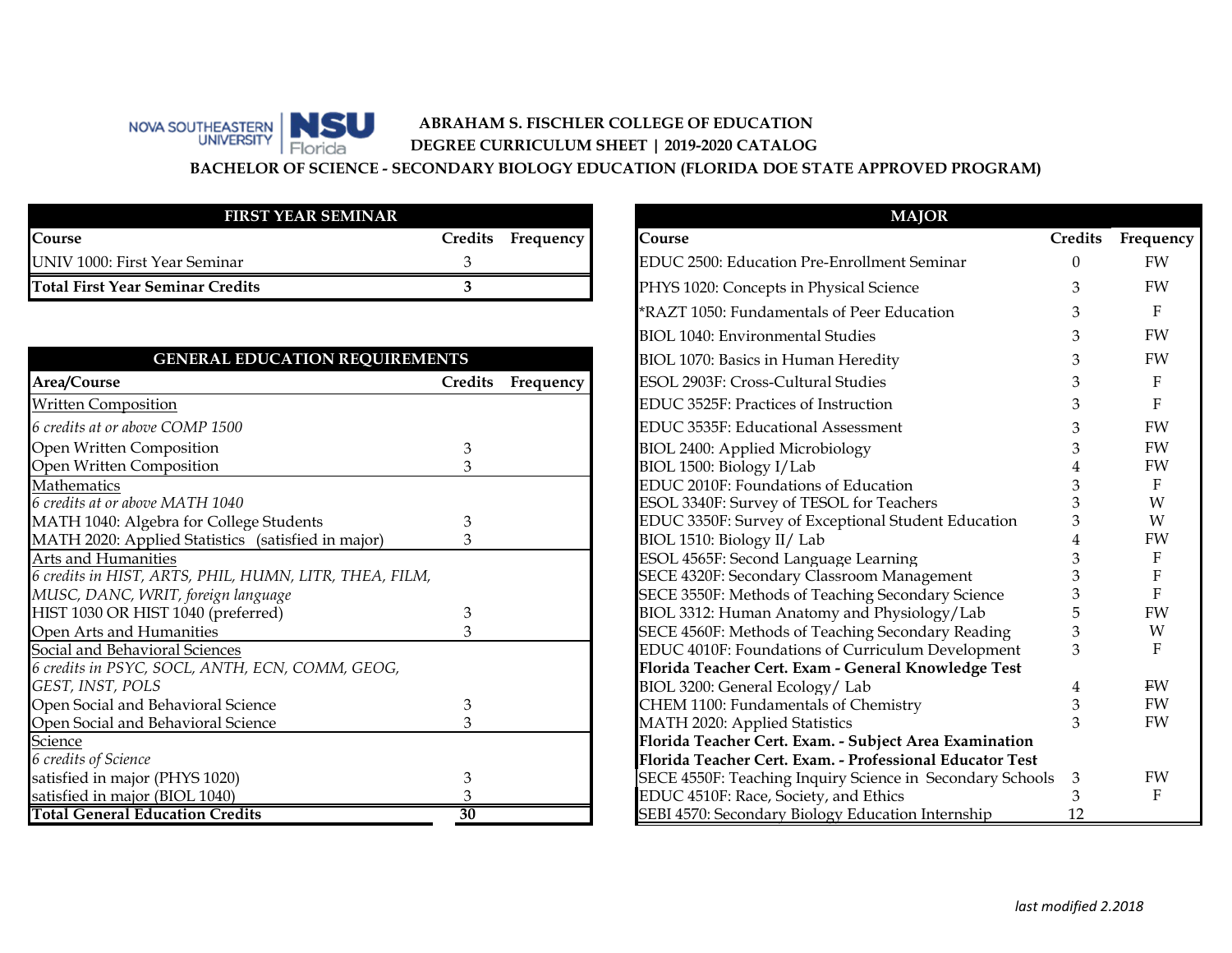| NOTE: Some General Education courses may also fulfill major requirements. |  |
|---------------------------------------------------------------------------|--|
|---------------------------------------------------------------------------|--|

| <b>OPEN ELECTIVES</b>               |  |
|-------------------------------------|--|
| Complete 4 elective courses         |  |
| <b>Total Open Electives Credits</b> |  |

*NOTE: Some General Education courses may also fulfill major requirements.*

*Frequency KeyF-Every Fall; W-Every Winter; FO - Odd Year Fall; FE - Even Year Fall; WO - Odd Year Winter; WE - Even Year Winter* 

### **TOTAL CREDITS 122**

| <b>Total Major Credits</b>                                                                                     | 86 |
|----------------------------------------------------------------------------------------------------------------|----|
| Frequency KeyF-Every Fall; W-Every Winter; FO - Odd Year Fall; FE - Even Year Fall;                            |    |
| WO - Odd Year Winter; WE - Even Year Winter                                                                    |    |
| A DA TEACH A CHAIR IN A CHAIR IS A CHAIR IN A CHAIR IS A CHAIR IS A CHAIR IS A CHAIR IS AN OLD IS A CHAIR IS A |    |

**\* RAZT 1050 is only a required course for students in the Shark Teach Program**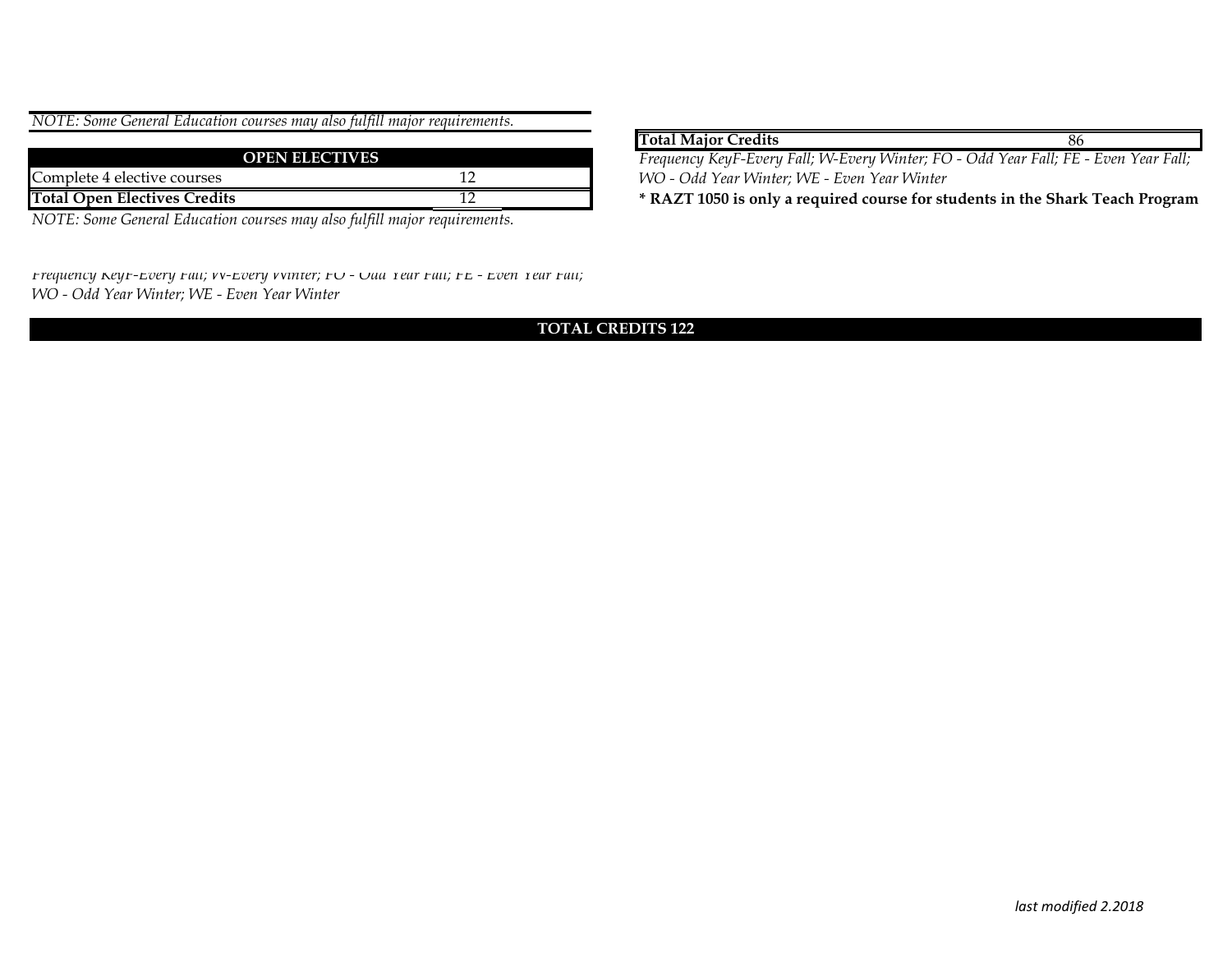

## **ABRAHAM S. FISCHLER COLLEGE OF EDUCATION DEGREE CURRICULUM SHEET | 2019-2020 CATALOG SAMPLE FOUR YEAR CURRICULUM | 2019-2020 CATALOG**

| Freshman Year                                       |         |                                          |         |
|-----------------------------------------------------|---------|------------------------------------------|---------|
| Fall                                                |         | Winter                                   |         |
| Course                                              | Credits | Course                                   | Credits |
| UNIV 1000: First Year Seminar                       | 3       | COMP 2000 or COMP 2020                   |         |
| EDUC 2500: Educaton Pre-Enrollment Seminar          |         | MATH 2020: Applied Statistics            |         |
| COMP 1500: College Writing                          |         | PHYS 1020: Concepts in Physical Science  |         |
| MATH 1040: Algebra for College Students             |         | BIOL 1500: Biology I/Lab                 |         |
| BIOL 1070: Basics in Human Heredity                 |         | EDUC 2010F: Foundations of Education     |         |
| ESOL 2903F: Cross Cultural Studies                  | 3       | ESOL 3340F: Survey of TESOL for Teachers |         |
| EDUC 3525F: Practices of Instruction                |         | EDUC 3535F: Educational Assessment       |         |
| EDUC 3350F: Survey of Exceptional Student Education | З       |                                          |         |

#### BIOL 2400 Applied Microbiology 3 BIOL 3312: Human Anatomy and Physiology/Lab SECE 4320F: Secondary Classroom Management in Multicultural 3 EDUC 4010F: Foundations of Curriculum Development 3 SECE 3550F: Methods for Teaching Secondary Science 3 **Florida Teacher Cert. Exam. - Gen. Knowledge Test** BIOL 1040 Environemental Studies HIST 1030 OR HIST 1040 (preferred) (Arts & Humanities) Social and Behavioral Science 3 ESOL 4565F: Second Language Learning 3 SECE 4560F: Methods of Teaching Secondary Readin 3 **Total Credits 22** 5 3 CHEM 1100: Fundamentals of Chemistry 3 Social and Behavioral Science 3 **Sophomore Year Fall Winter** Course Credits Course Credits **Total Credits 21** BIOL 1510: Biology II/ Lab 3 Open Arts and Humanities 3 4

| <b>Total Credits</b>                                     | 22      | <b>Total Credits</b>                    | 20      |
|----------------------------------------------------------|---------|-----------------------------------------|---------|
| <b>Junior Year</b>                                       |         |                                         |         |
| Fall                                                     |         | Winter                                  |         |
| Course                                                   | Credits | Course                                  | Credits |
| Open Elective                                            | 4       | SEBI 4570: Biology Education Internship | 12      |
| BIOL 3200: General Ecology/Lab                           | 3       |                                         |         |
| Open Elective                                            | 3       |                                         |         |
| Open Elective                                            | З       |                                         |         |
| Open Elective                                            |         |                                         |         |
| SECE 4550F: Teaching Inquiry Science in Middle and Secor | 3       |                                         |         |
| EDUC 4510F: Race, Society, Diversity, and Ethics         | 3       |                                         |         |
| Florida Teacher Cert. Exam. - Subject Area Examination   |         |                                         |         |
| Florida Teacher Cert. Exam. - Professional Educator Test |         |                                         |         |

| <b>Total Credits</b> | 22                 | <b>Total Credits</b> | 15             |
|----------------------|--------------------|----------------------|----------------|
|                      | <b>Senior Year</b> |                      |                |
| Fall                 |                    | Winter               |                |
| <u>Course</u>        | <b>Credits</b>     | <u>Course</u>        | <u>Credits</u> |
| Begin MS program     |                    |                      |                |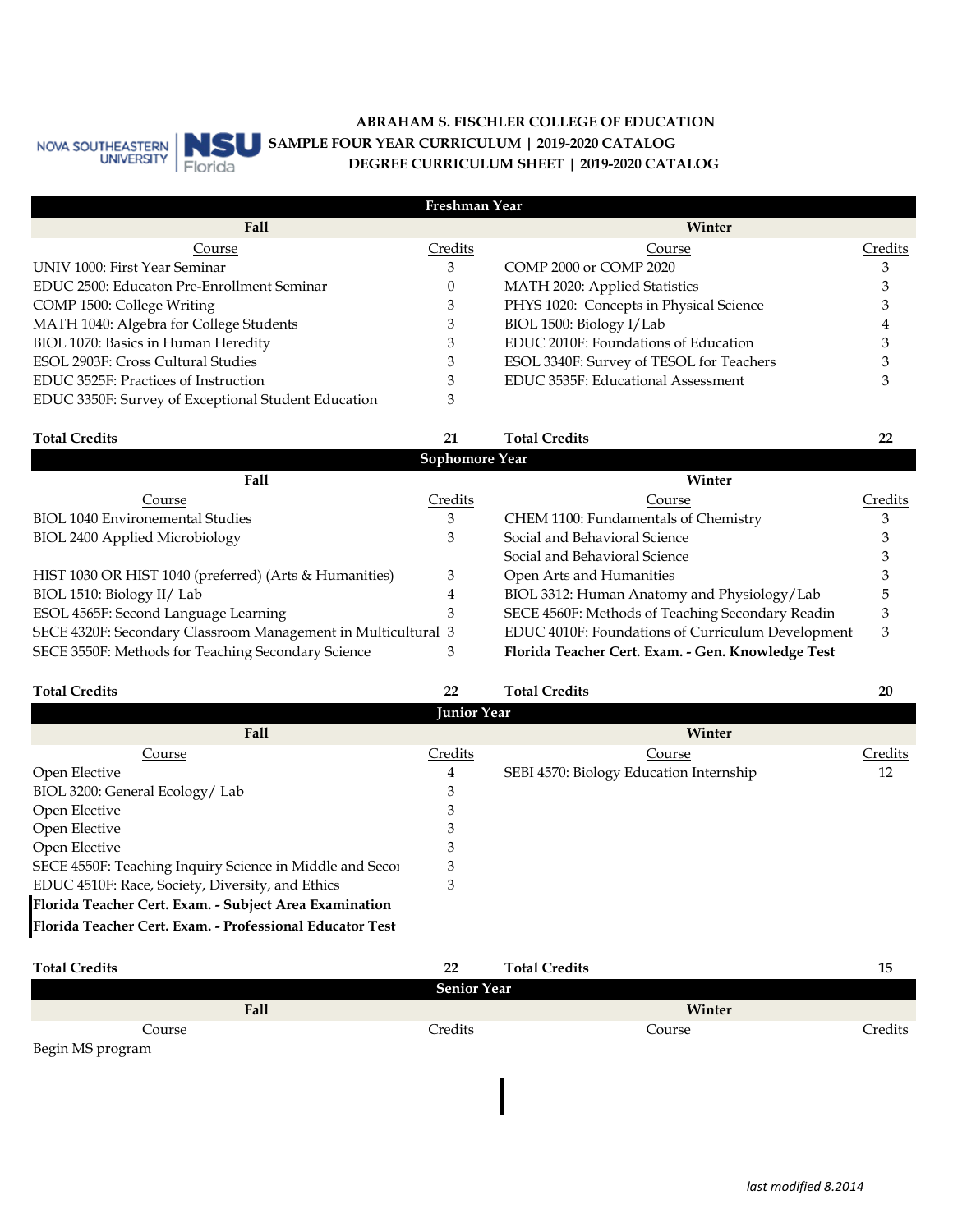**TOTAL CREDITS: 122**